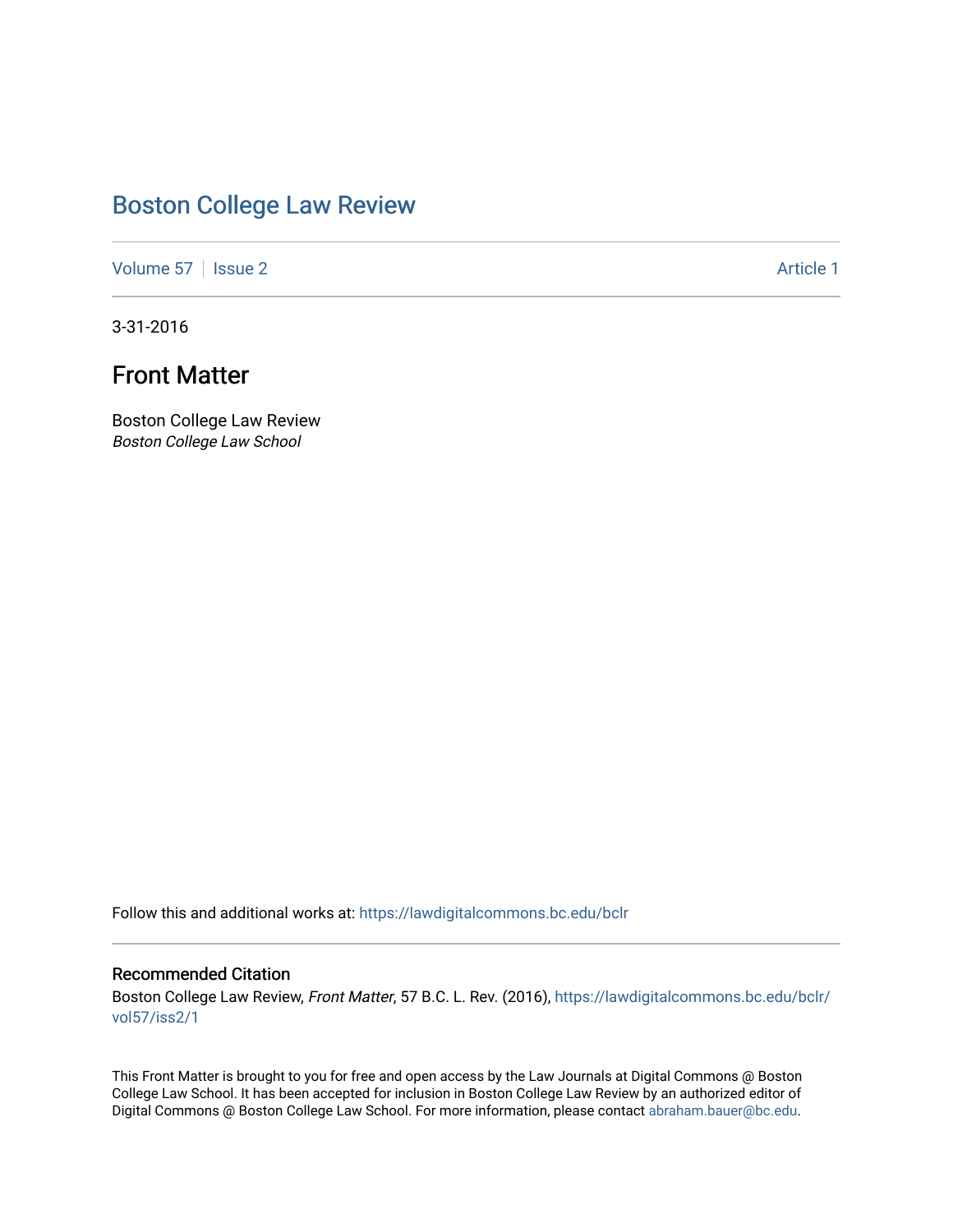# **BOSTON COLLEGE LAW REVIEW**

| Volume LVII                    | March 2016                                                                                                                                                                  | Number 2 |
|--------------------------------|-----------------------------------------------------------------------------------------------------------------------------------------------------------------------------|----------|
| <b>ARTICLES</b>                |                                                                                                                                                                             |          |
| RATS, TRAPS, AND TRADE SECRETS |                                                                                                                                                                             |          |
|                                | MODIFYING AT-WILL EMPLOYMENT CONTRACTS                                                                                                                                      |          |
| <b>EQUAL PROTECTION CLAUSE</b> | A BARE DESIRE TO HARM: TRANSGENDER PEOPLE AND THE<br>Kevin M. Barry, Brian Farrell, Jennifer L. Levi, & Neelima Vanguri 507                                                 |          |
| <b>ECONOMY</b>                 | REGULATING UNICORNS: DISCLOSURE AND THE NEW PRIVATE                                                                                                                         |          |
|                                | <b>TRANSFER PRICING CHALLENGES IN THE CLOUD</b>                                                                                                                             |          |
| <b>NOTES</b>                   |                                                                                                                                                                             |          |
|                                | Where to Point the Finger: <i>Omnicare</i> 's Attempt to Rectify the                                                                                                        |          |
|                                | Unpacking the Dirtbox: Confronting Cell Phone Location                                                                                                                      |          |
|                                | Nothing New, Man!-The Second Circuit's Clarification of<br>Insider Trading Liability in United States v. Newman<br>Comes at a Critical Juncture in the Evolution of Insider |          |
|                                |                                                                                                                                                                             |          |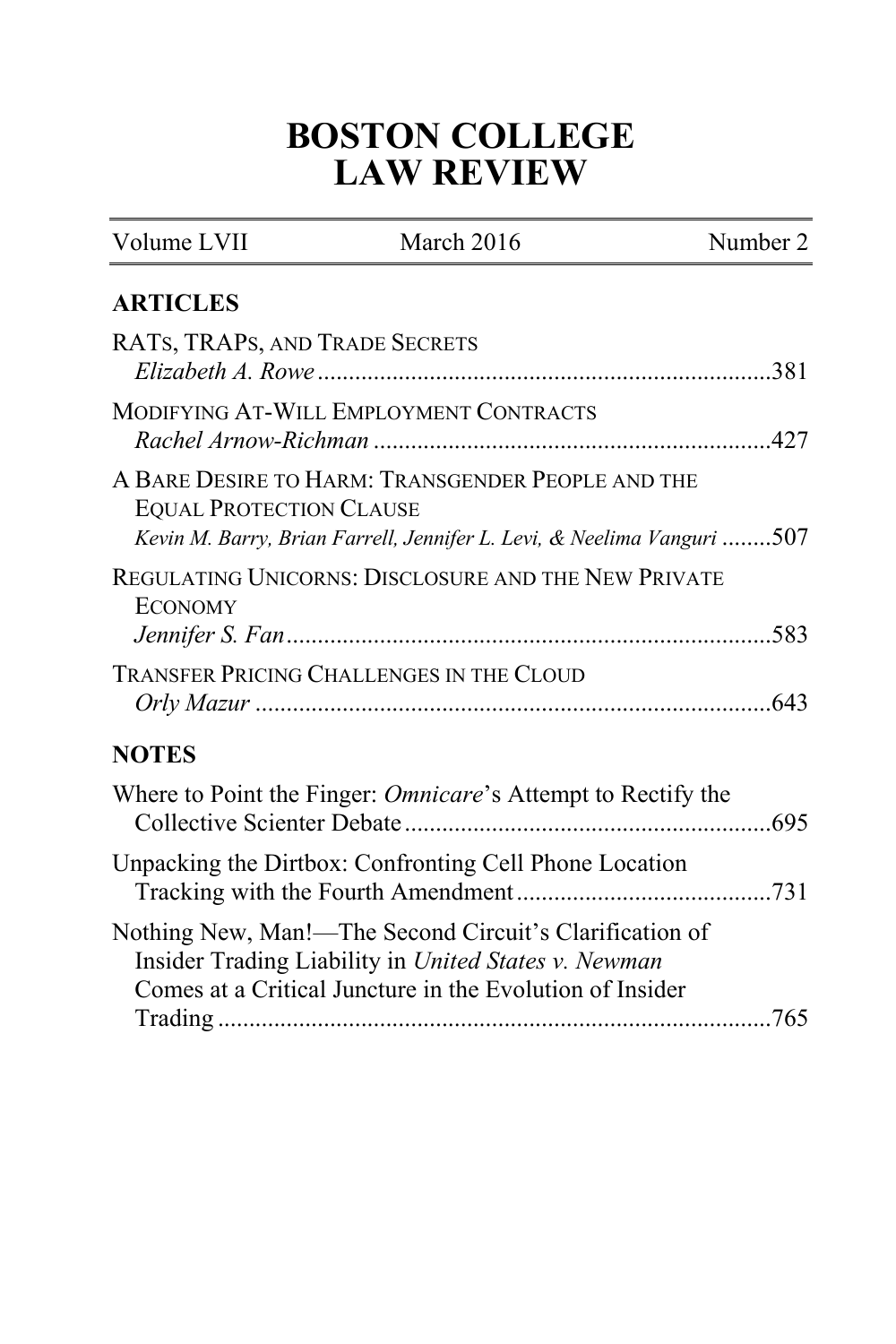Boston College Law School publishes the *Boston College Law Review* (ISSN 0161-6587) five times per year: in January, March, May, September, and November. In addition, the *Review* publishes an electronic supplement, the *E. Supp.*, once per year. Editorial and Business Offices: Boston College Law Review, 885 Centre Street, Newton Centre, Massachusetts 02459. Telephone: (617) 552-8557; email: bclr@bc.edu. Periodical-class postage paid at Boston, Massachusetts and additional mailing offices. POSTMASTER: Send address changes to Boston College Law Review, P.O. Box 465, Hanover, PA 17331.

Current subscription: \$40.00; single issues: \$10.00 (plus \$10.00 for foreign mailing for both).

Issues from the current and previous years' volumes are available upon request. Back issues of volumes 1–53 may be obtained from William S. Hein & Co., Inc. Warehouse, 24 East Ferry St., Buffalo, New York 14209–1987, (716) 882–2600. (Back issues in electronic format are available at HeinOnLine http://heinonline.org/). Please direct requests for issues from volume 54 onward to Sheridan Press, 450 Fame Avenue, Hanover, PA 17331, (717) 632–3535.

Address changes should be sent at least 45 days before the date of the issue with which it is to take effect. The post office will not forward copies unless subscribers provide extra postage. **Claims for missing issues will be honored for one year from the date of publication only.** Direct subscription queries, claims, and address changes to:

> Boston College Law Review P.O. Box 465 Hanover, PA 17331 (717) 632–3535 (ask for Subscriber Services) Fax: (717) 633–8920 Email: pubsvc.tsp@sheridan.com

Except as otherwise expressly provided, the author of each article in this volume has granted permission for copies of that article to be made and used by nonprofit educational institutions, so long as copies are distributed at or below cost and provided that author and journal are identified and that proper notice of copyright is affixed to each copy.

Copyright © 2016 by Boston College Law School This REVIEW is to be cited as B.C. L. Rev.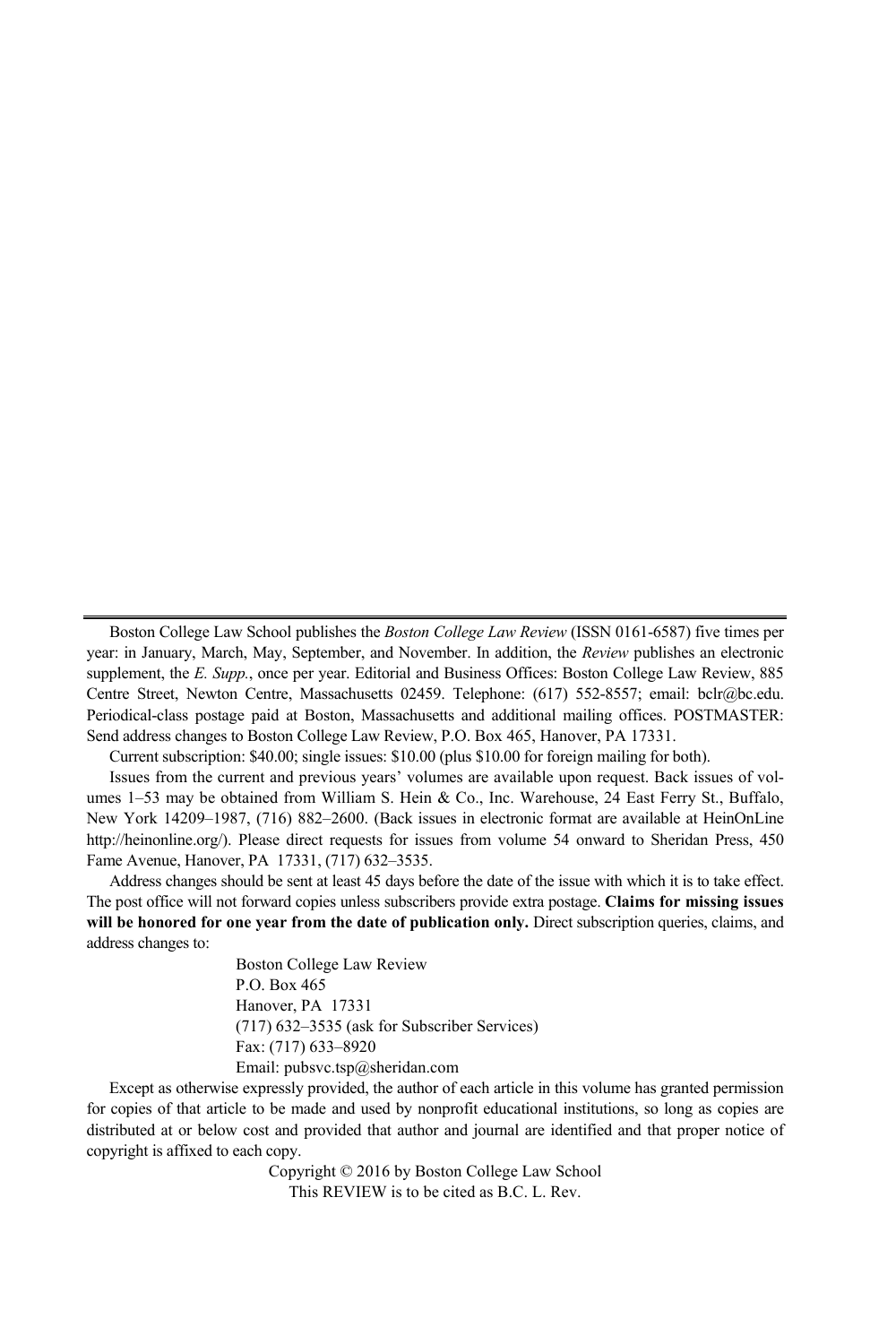## BOSTON COLLEGE LAW REVIEW

### Volume LVII March 2016 Number 2

Jennie Davis Wilusz *Editor in Chief*

Robert Rossi *Executive Articles Editor*

William Clark *Executive Notes Editor*

Alice Huang *Symposium Editor*

Mary Pat Brogan Cole Goodman Clare Hanlon

Emily Andersen *Managing Editor*

Patrick Argenio Jonathan Bard Jovalin Dedaj Gregory DiCiancia

James Adams James Bor Thanithia Billings Hana Church Maria Colella Danielle Crinnion Matthew DeSilva Sean Feener Erin Garrity Nicholas Green Michael Hacker

Daniel Lyons *Faculty Advisor*

Nick Szydlowski *Webmaster*

Sarah Smith *Managing Editor*

*Articles Editors*

Reed Harasimowicz Jennifer Lichtman James Lobo

*Senior Editors*

Matthew Feuerman Brian Fleming John Giampa Noah Johnson

*Staff Writers* 

Danielle Haikal Michael Hanify Liam Holland Patrick Kessock Stephen LaBrecque Adam Levitsky Robert Linnoila Jacob Love Sonja Marrett Christopher Modlish Joshua Moore Thomas Murphy

Patrick Venter *Managing Editor*

Christian Vareika *Executive Articles Editor*

Erika Schutzman *Executive Comments Editor*

> John Quinn *Symposium Editor*

# Daniel Ruben

Ethan Rubin Margaret Strauss

Michael Jones John Kalogriopoulos Michael Shea Chris Skall

Catherine O'Neill Michael Patnode Alexander Plushanski Alexander Porter John Potapchuk Marnee Rand Brian Shaud Maria Stracqualursi Charanya Viswanathan Amelia Wirts Laura Zapata-Kim

Patricia McCoy *Faculty Advisor*

John Gordon *Director, Law Review Publications*

David Olson *Faculty Advisor*

Patricia Dickerson *Library Liaison*